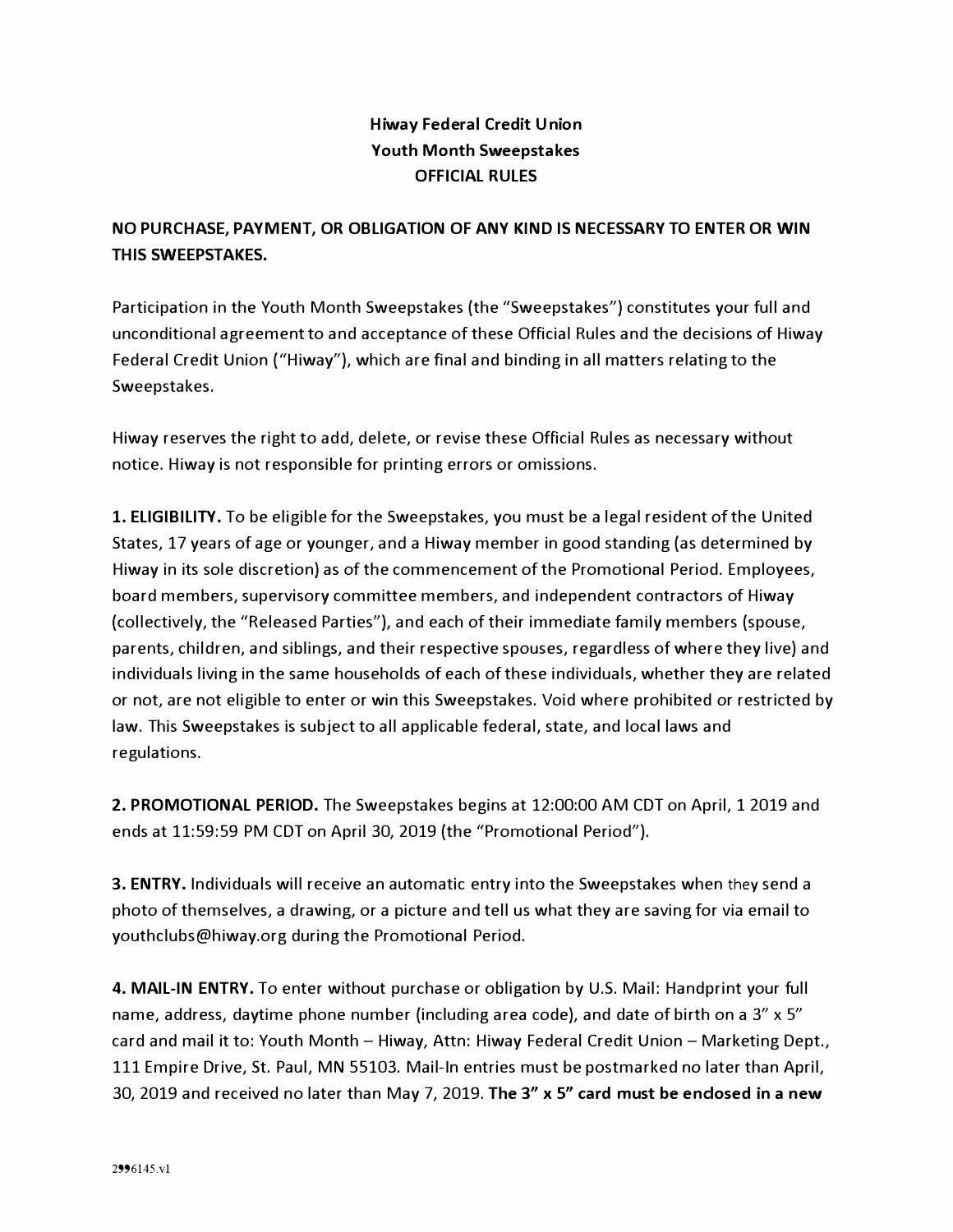**4-1/8"** x **9-1/2" envelope. A return address must be on the envelope.** Mechanically produced mail-in entries will not be accepted. Mail-in entries are limited to one per household. All entries become the property of Hiway and will not be returned.

**5. ODDS OF WINNING.** Odds of winning a prize in the Sweepstakes depend upon the number of eligible entries received by Hiway.

**6. PRIZE DRAWING.** Winners will be chosen randomly by selection the week of May 7, 2019 from all eligible entries received during the Promotional Period.

For a selected entry to be declared a winner, the winning individual must satisfy all of the requirements as described in these Official Rules, at the sole discretion of Hiway. Winners need not be present and will be notified by e-mail, mail, or telephone within 5 business days after selection. If a winning individual does not affirmatively accept their prize in writing, via-email, or by telephone within 10 calendar days after notification, an alternate entry will be selected at random from all eligible entries received. Prize winners may be required to sign an affidavit of eligibility and liability/publicity release which must be returned to Hiway within 10 days of notification.

Prizes are not transferable and no substitutions for prizes are permitted. All federal, state, and local regulations apply. All federal, state, and local taxes, and any other costs and expenses associated with prize acceptance and use are the sole responsibility of the winner. 1099 MISC may apply if prize value received in one calendar year exceeds \$600.

To obtain a list of winners, send a self-addressed envelope to Youth Month - Winners, Attn: Hiway Federal Credit Union - Marketing Dept., 111 Empire Drive, St. Paul, MN 55103.

**7. PRIZES.** 4 (four) Winners will be chosen to receive a \$50 deposit into their youth savings account.

**8. RELEASE OF LIABILITY.** By entering the Sweepstakes, participants agree to release and hold harmless Released Parties from any and all liability for any injuries, loss, or damage of any kind arising from or in connection with the Sweepstakes or receipt of any prize. Released Parties are not responsible for any negligence, claims, liability, injury, property loss or other damages of entrants and/or winners arising from, or in connection with acceptance, receipt, possession, or the use or misuse of the prize awarded, or participation in the Sweepstakes.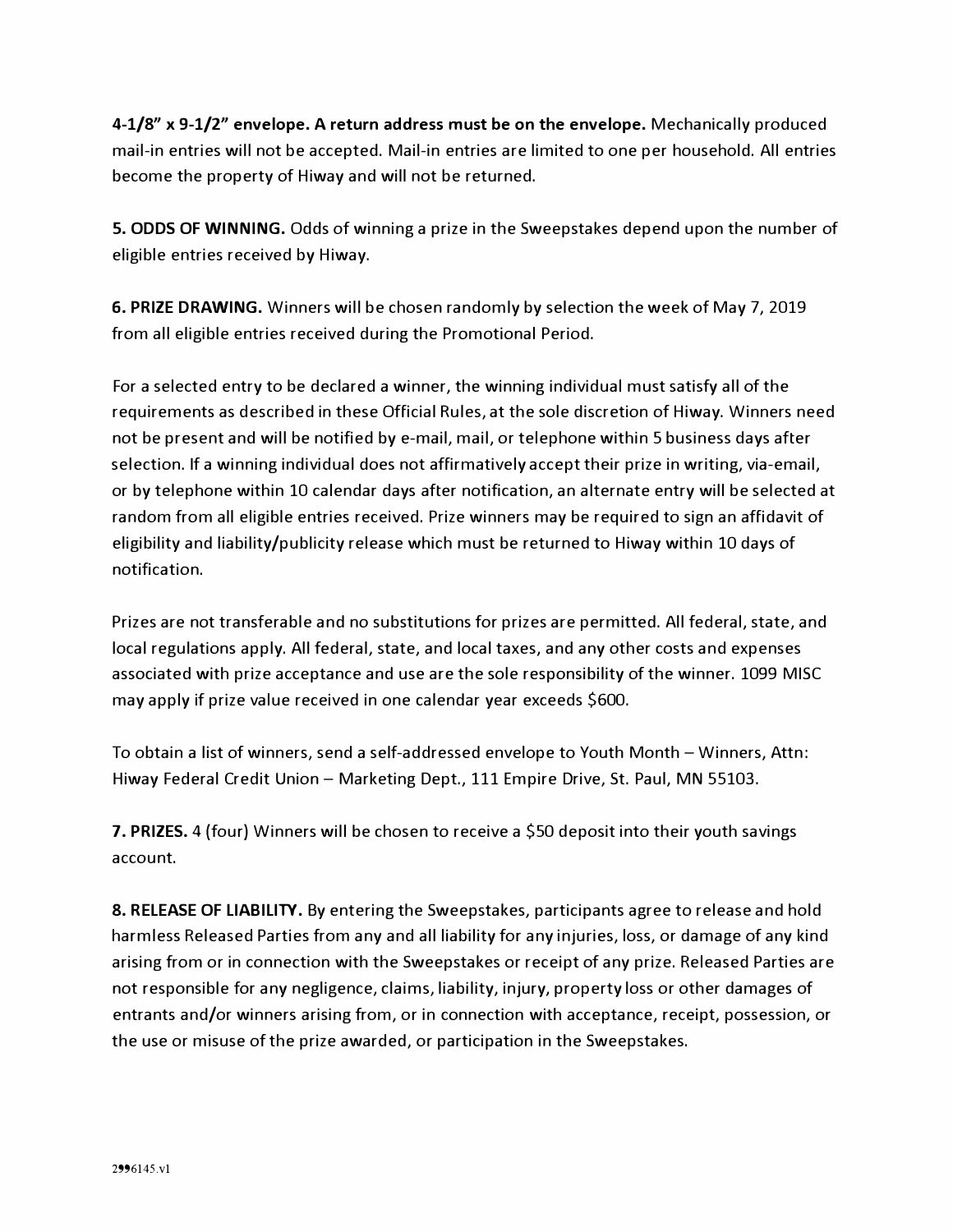This limitation of liability is a comprehensive limitation of liability that applies to all damages of any kind, including, without limitation, compensatory, direct, indirect, or consequential damages; loss of data, income, or profit; loss of damage to property; and claims of third parties. Entrants agree that Released Parties have not made or are in any manner responsible for or liable for any warranty, representation, or guarantee, statutory, express, or implied, including but not limited to, the implied warranties of merchantability, title, and fitness for a particular purpose.

Released Parties are not responsible for (1) technical, computer, mechanical, printing, typographical, human, or other errors relating to or in connection with the Sweepstakes, including, without limitation, errors which may occur in connection with the administration of the Sweepstakes, the processing of entries, the announcement of the prizes, or in any Sweepstakes related materials; (2) for stolen, lost, late, misdirected, damages, incomplete, inaccurate, undelivered, delayed, illegible, or postage-due entries or mail; (3) for electronic, computer, or telephonic malfunction or error, failure to enter entries into the processing system, or entries that are processed, reported, or transmitted late or incorrectly; or (4) entries that are lost for any reason, including computer, telephone, paper transfer, or human error.

**9. USE OF LIKENESS.** By accepting a prize, winner consents to the use of his or her name, image, likeness, photograph, and voice for advertising, publicity, and promotional purposes by Hiway, or any purpose designated by Hiway, in any and all media now or hereafter devised, including, but not limited to, any online announcement, worldwide in perpetuity, without additional compensation, notification, or permission, except where prohibited by law.

**10. GENERAL.** Hiway reserves the right, in its sole discretion, to cancel or suspend part or all of this Sweepstakes at any time without notice, if in Hiway's opinion there is any suspected or actual evidence of electronic or non-electronic tampering with any portion of the Sweepstakes, or if a virus, bug, non-authorized human intervention, or other causes corrupt or impair the administration, security, fairness, or integrity and proper play of the Sweepstakes. In the event of a cancellation, Hiway may void any entries it suspects are at issue and, at its discretion, if terminated, award the prize in a random drawing from among all non-suspect eligible entries received up to the date of cancellation. **Hiway reserves the right to disqualify entrants who violate these Official Rules or interfere with this Sweepstakes in any manner. If an entrant is disqualified, Hiway reserves the right to terminate that entrant's eligibility to participate in the Sweepstakes.** 

**11. DISPUTES.** Except where prohibited, all issues and questions concerning the construction, validity, interpretation, and enforceability of these Official Rules, or the rights and obligations of